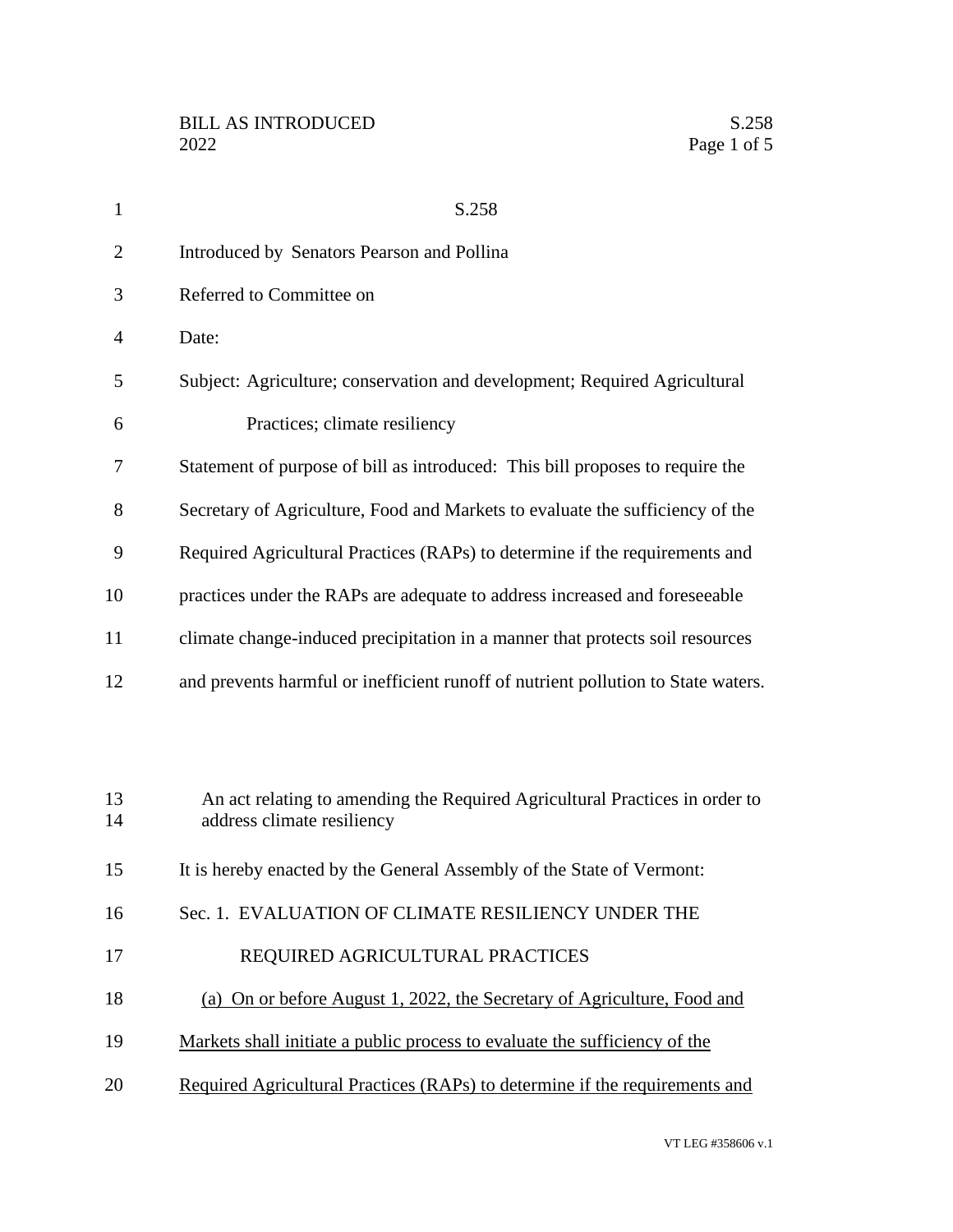| $\mathbf{1}$   | practices under the RAPs are adequate to address increased and foreseeable        |
|----------------|-----------------------------------------------------------------------------------|
| $\overline{2}$ | climate change-induced precipitation in a manner that protects soil resources     |
| 3              | and prevents harmful or inefficient runoff of nutrient pollution to State waters. |
| $\overline{4}$ | As part of the evaluation of the RAPs, the Secretary shall:                       |
| 5              | (1) review RAP Section 3 and the activities and applicability of the              |
| 6              | RAPs, including whether farms that are currently exempt from the RAPs             |
| 7              | should be subject to the RAPs due to heavier and more localized weather           |
| 8              | events;                                                                           |
| 9              | (2) examine the requirements for certification of small farms under RAP           |
| 10             | Section 4 and whether the threshold for qualifying as a Certified Small Farm      |
| 11             | should be amended to include a smaller number of livestock;                       |
| 12             | (3) evaluate the agricultural water quality training requirements under           |
| 13             | RAP Section 5 and whether the water quality training currently received by        |
| 14             | farmers adequately addresses the process and procedure of manure application      |
| 15             | that focusses on more frequent, intense heavy participation events; and           |
| 16             | (4) review the conditions, restrictions, and operating standards for              |
| 17             | agricultural activities under RAP Section 6 and whether:                          |
| 18             | (A) intense precipitation events have resulted in or may result in                |
| 19             | more frequent or a higher volume of agricultural wastewater discharges that       |
| 20             | require additional management on farm fields;                                     |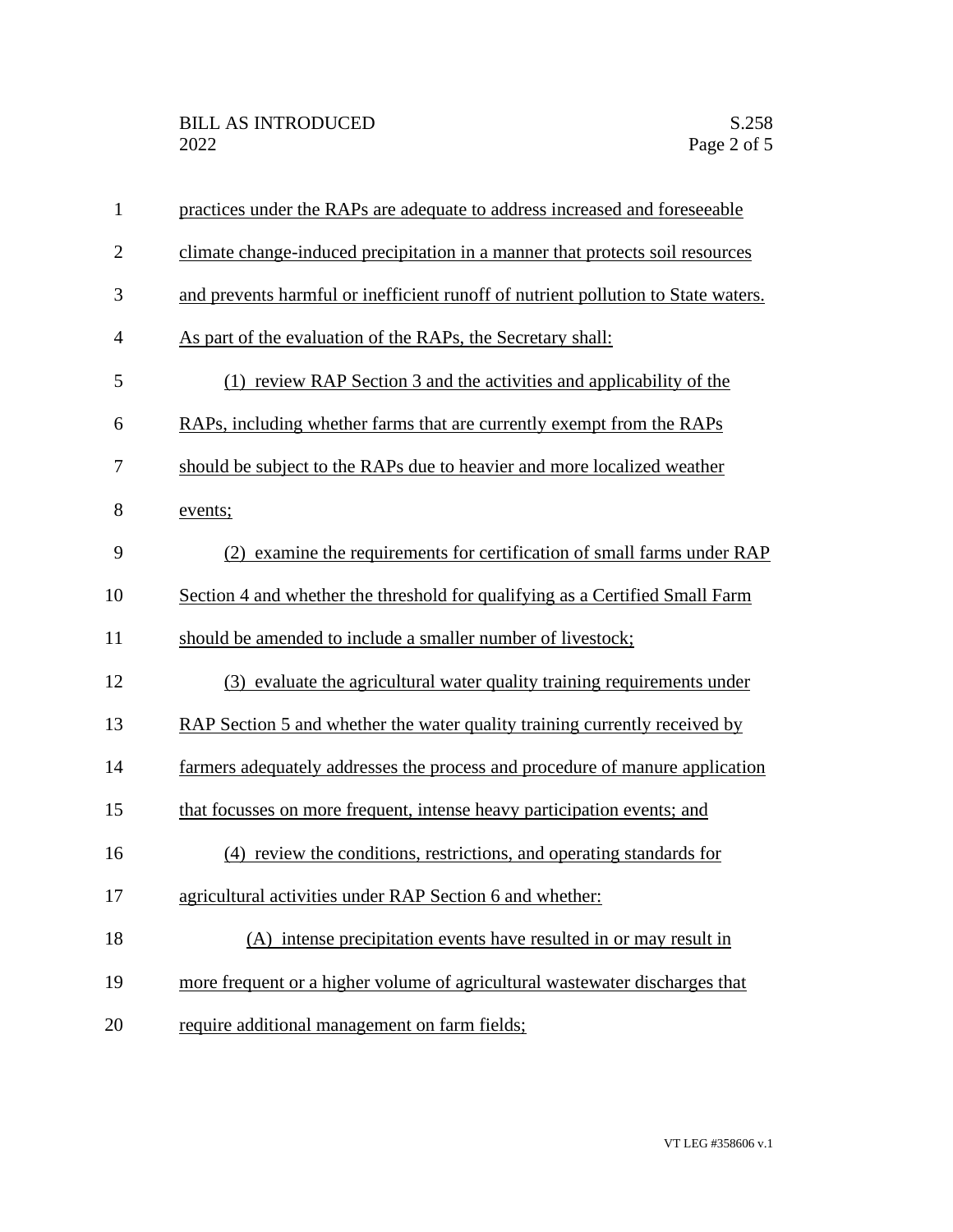| $\mathbf{1}$   | (B) requirements regarding the storage of manure and other                       |
|----------------|----------------------------------------------------------------------------------|
| $\overline{2}$ | agricultural wastes need to be adjusted to address increased climate change-     |
| 3              | induced precipitation;                                                           |
| $\overline{4}$ | (C) standards or requirements for nutrient management planning,                  |
| 5              | particularly nutrient application, need to be adjusted to address changes in     |
| 6              | precipitation;                                                                   |
| 7              | (D) soil management activities and retention practices should be                 |
| 8              | altered to improve the response to heavy precipitation events in order to ensure |
| 9              | soil health and limit erosion;                                                   |
| 10             | (E) requirements for the use of cover crops are stringent enough to              |
| 11             | protect soils from erosion due to more frequent and intense flooding events;     |
| 12             | (F) standards and restrictions for manure application are adequate,              |
| 13             | particularly focusing on whether:                                                |
| 14             | the seasonal ban on manure application is adequate or should<br>(i)              |
| 15             | be expanded;                                                                     |
| 16             | more stringent measures should be employed to address<br>(i)                     |
| 17             | frequent flooding events from adjacent surface waters;                           |
| 18             | (iii) the standards used to prevent nutrient application on lands                |
| 19             | subject to flooding, ponding, and other conditions are adequate; and             |
| 20             | (iv) the nutrient application limits of 100 feet from a private water            |
| 21             | supply and 200 feet from a public water supply are adequate to protect           |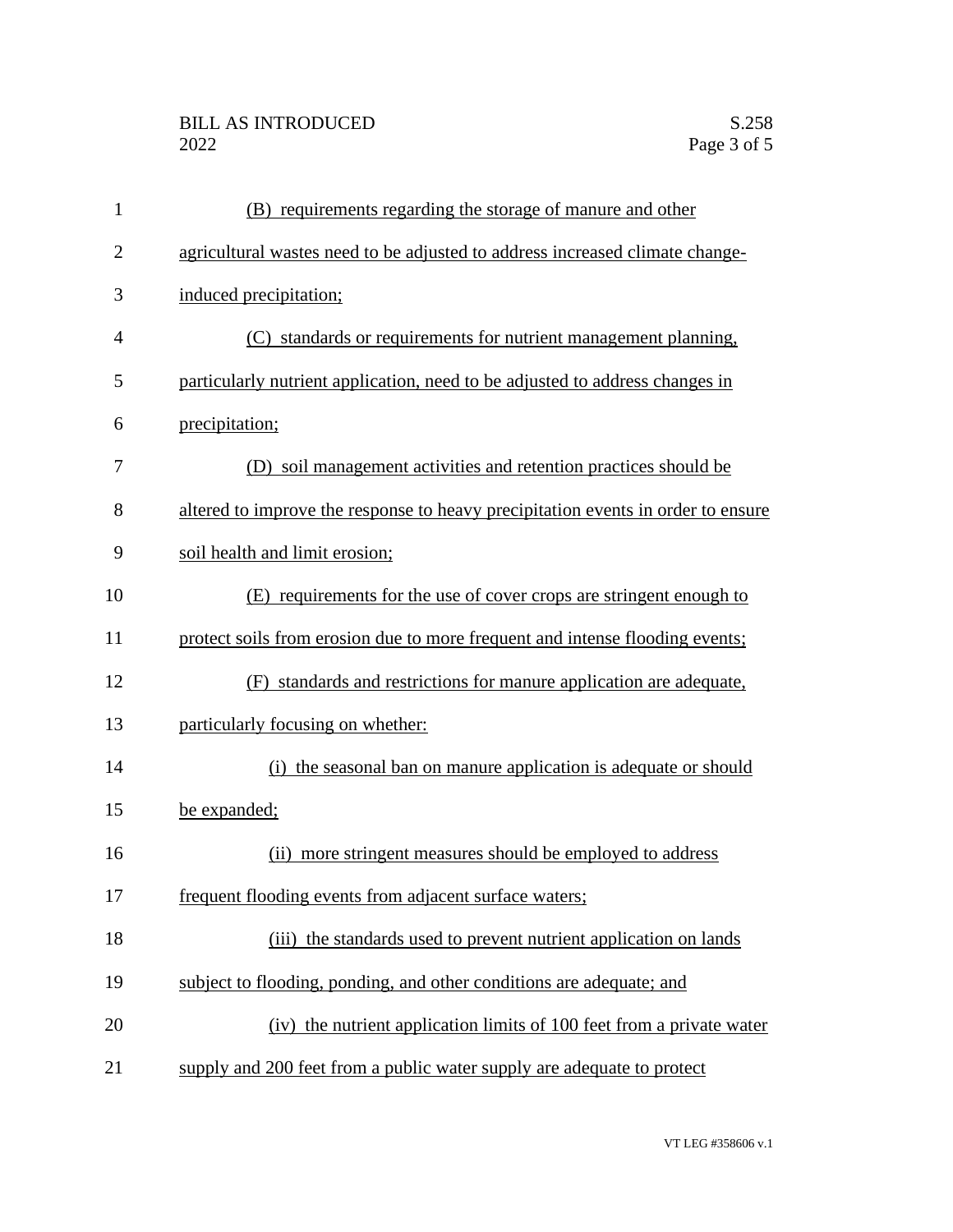| $\mathbf{1}$ | drinking water and public health from nutrient infiltration due to heavy        |
|--------------|---------------------------------------------------------------------------------|
| $\mathbf{2}$ | precipitation and more frequent flooding;                                       |
| 3            | (G) the criteria and review process for seasonal and emergency                  |
| 4            | spreading exemptions are adequate and being followed rigorously by the          |
| 5            | Agency of Agriculture, Food and Markets;                                        |
| 6            | (H) the required vegetative buffers under the RAPs are adequate to              |
| 7            | protect waters from increased surface runoff and whether a 25-foot buffer of    |
| 8            | perennial vegetation that can be harvested provides adequate protection for     |
| 9            | adjacent surface waters; and                                                    |
| 10           | (I) standards to stabilize the banks of surface waters are adequate to          |
| 11           | account for more frequent and higher volume flooding events.                    |
| 12           | (b) During evaluation of the RAPs as directed under subsection (a) of this      |
| 13           | section, the Secretary of Agriculture, Food and Markets shall conduct public    |
| 14           | notice and comment and hold at least three public hearings in order to collect  |
| 15           | public input regarding the sufficiency of the RAPs to address increased climate |
| 16           | change-induced precipitation events.                                            |
| 17           | (c) On or before January 15, 2023, the Secretary of Agriculture, Food and       |
| 18           | Markets shall submit to the Senate Committees on Agriculture and on Natural     |
| 19           | Resources and Energy and the House Committees on Agriculture and Forestry       |
| 20           | and on Natural Resources, Fish, and Wildlife the results or conclusions of the  |
| 21           | evaluation required under subsection (a) of this section.                       |